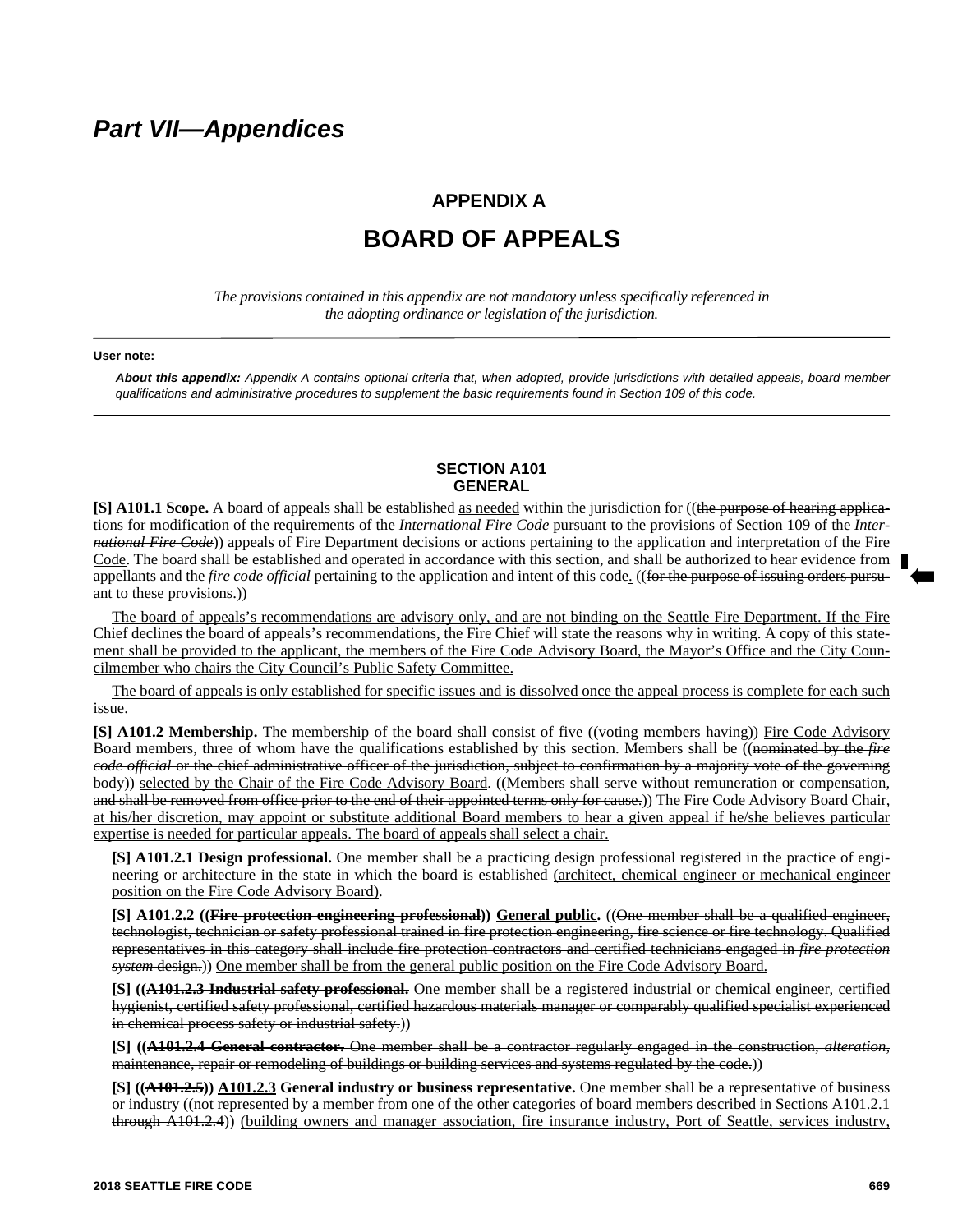marine industry, manufacturing/warehousing industry, fire protection industry, labor representative, major institutions, or research/lab industry position on the Fire Code Advisory Board).

**[S] ((A101.3 Terms of office.** Members shall be appointed for terms of 4 years. Members shall not be reappointed to serve more than two consecutive full terms.

**A101.3.1 Initial appointments.** Of the members first appointed, two shall be appointed for a term of 1 year, two for a term of 2 years, one for a term of 3 years.

**A101.3.2 Vacancies.** Vacancies shall be filled for an unexpired term in the manner in which original appointments are required to be made. Members appointed to fill a vacancy in an unexpired term shall be eligible for reappointment to two full terms.

**A101.3.3 Removal from office.** Members shall be removed from office prior to the end of their terms only for cause. Continued absence of any member from regular meetings of the board shall, at the discretion of the applicable governing body, render any such member liable to immediate removal from office.))

**[S] ((A101.4 Quorum.** Three members of the board shall constitute a quorum. In varying the application of any provisions of this code or in modifying an order of the *fire code official*, affirmative votes of the majority present, but not less than three, shall be required.)

**[S] ((A101.5 Secretary of board.** The *fire code official* shall act as secretary of the board and shall keep a detailed record of all its proceedings, which shall set forth the reasons for its decisions, the vote of each member, the absence of a member and any failure of a member to vote.)

**[S] ((A101.6 Legal counsel.** The jurisdiction shall furnish legal counsel to the board to provide members with general legal advice concerning matters before them for consideration. Members shall be represented by legal counsel at the jurisdiction's expense in all matters arising from service within the scope of their duties.))

**[S] ((A101.7 Meetings.** The board shall meet at regular intervals, to be determined by the chairman. In any event, the board shall meet within 10 days after notice of appeal has been received.))

**[S] ((A101.8)) A101.3 Conflict of interest.** Members with a material or financial interest in a matter before the board shall declare such interest and refrain from participating in discussions, deliberations and voting on such matters.

**[S] ((A101.9 Decisions.** Every decision shall be promptly filed in writing in the office of the *fire code official* and shall be open to public inspection. A certified copy shall be sent by mail or otherwise to the appellant, and a copy shall be kept publicly posted in the office of the *fire code official* for 2 weeks after filing.))

**[S] ((A101.10)) A101.4 Procedures.** The board shall be operated in accordance with the ((Administrative Procedures Act of the state in which it is established or shall establish rules and regulations for its own procedure not inconsistent with the provisions of this code and applicable state law)) procedures and timelines detailed in Section A101.4.1 through A 101.4.3.6.

**[S] A101.4.1 Preliminary steps to request review by the Board of Appeals.** Before requesting a review by the board of appeals, the applicant shall first explore resolution of the compliance problem by proposing modified Code requirements (Section 104.8) or alternative materials and methods (Section 104.9). Prior to requesting review, the applicant shall also discuss the particular compliance situation in depth with the following representatives of the Seattle Fire Department:

- 1. The appropriate inspector from the Fire Marshal's Office (FMO), the Fire Prevention Division of the Seattle Fire Department.
- 2. The FMO inspector's supervisor, if the matter cannot be resolved with the inspector.
- 3. The Fire Marshal, if the matter cannot be resolved with the supervisor.
- 4. If necessary, the Fire Chief, where agreement cannot be reached with the Fire Marshal.

After discussing the issue as detailed above, the applicant may then submit a written request for review by the board of appeals, addressed to the Fire Chief and sent to the Fire Marshal's attention, concisely stating the issues involved, the factual background, and the relevant Seattle Fire Code section(s). The Fire Code Advisory Chair will determine if the applicant's request is within the scope of the Fire Code in consultation with the applicant and the Fire Marshal.

**[S] A101.4.2 The appeal process.** After the preliminary steps shown above have been pursued, and the applicant has submitted a written request for review by the board of appeals, the next steps in the appeals process, to be completed within the timelines detailed in Section A101.4.3, are as follows:

- 1. The Seattle Fire Department Technical Code Coordinator will notify the applicant when and where board of appeals meeting will occur.
- 2. Written statements and exhibits will be submitted to the Technical Code Coordinator from both the applicant and the Fire Department prior to the board of appeals meeting. These statements should include any relevant exhibits such as plans, as well as a list of any expert witnesses. The applicant and Fire Department must submit one copy of their respec-